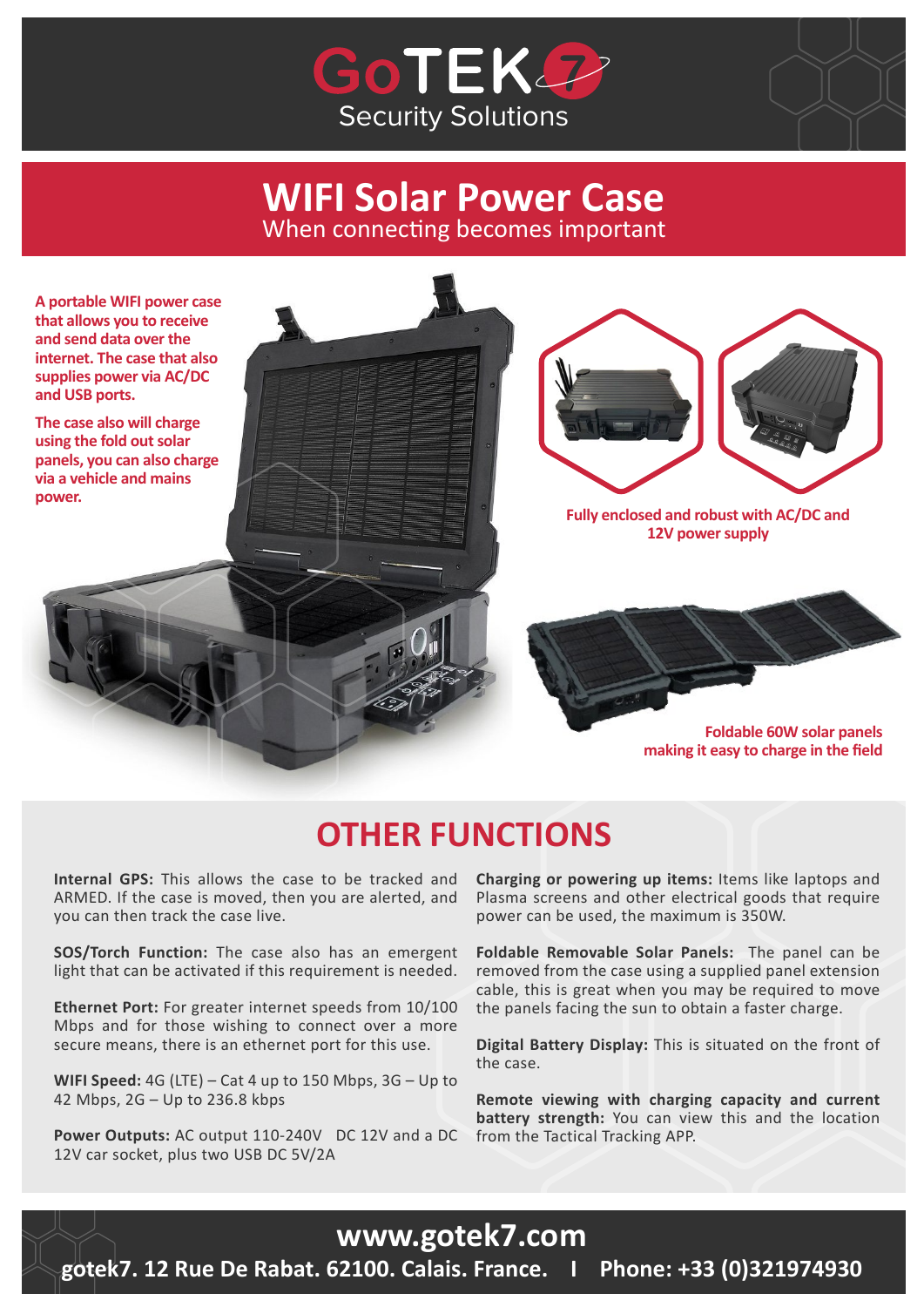# **GoTEK22** Security Solutions



| <b>CHARGING TIMES</b>     |                      |
|---------------------------|----------------------|
| <b>Charging Method</b>    | <b>Charging Time</b> |
| <b>AC Charging</b>        | 9 Hours              |
| DC 12V Charging           | 9 Hours              |
| 50 W Solar Panel Charging | 18 Hours             |

#### **TYPICAL BATTERY USAGE CASE Device Device Example 20 Usage Time Hours**

**SPECIFICATIONS**

| <b>Device</b>              | Usage Time Hours |
|----------------------------|------------------|
| <b>5W LED Bulb</b>         | 90               |
| 32W LED TV                 | 15               |
| 30W Laptop                 | 15               |
| <b>12W Satellite Phone</b> | 36               |
| 10W Tablet                 | 45               |
| <b>4W GPS</b>              | 112.5            |

#### **Data Sim Card inside the case:**

Gotek7 can supply a multi roaming data sim card that will connect to the strongest network if required. However, you are free to place your own sim card inside the case. APN details can be changed by connecting to the router, access details are provided when purchasing the case.

Assess to the sim card requires the lid being removed, access is not simple, so this prevents unauthorised access to the sim card

### **Waterproof Rate** IP65 **Solar Panels** Mono-crystalline 5\*10W 16V **Solar Inverter** Pure sine wave 350W AC **Solar Controller** 12V 5A **Internal Battery** Lithium polymer 11.1V48Ah(532.8Wh) **LED Flashlight** 3W lighting with SOS feature **Outputs** AC output DC 12V (5.5<sup>\*</sup>2.1mm port)-2 pcs DC 12V car socket DC 5V/2A USB **Inputs** AC input DC 12~23V/4A-1 **Dimension** 17.80\*13.66\*5.39 in **Weight** 23.15lbs

## **www.gotek7.com**

**gotek7. 12 Rue De Rabat. 62100. Calais. France. I Phone: +33 (0)321974930**